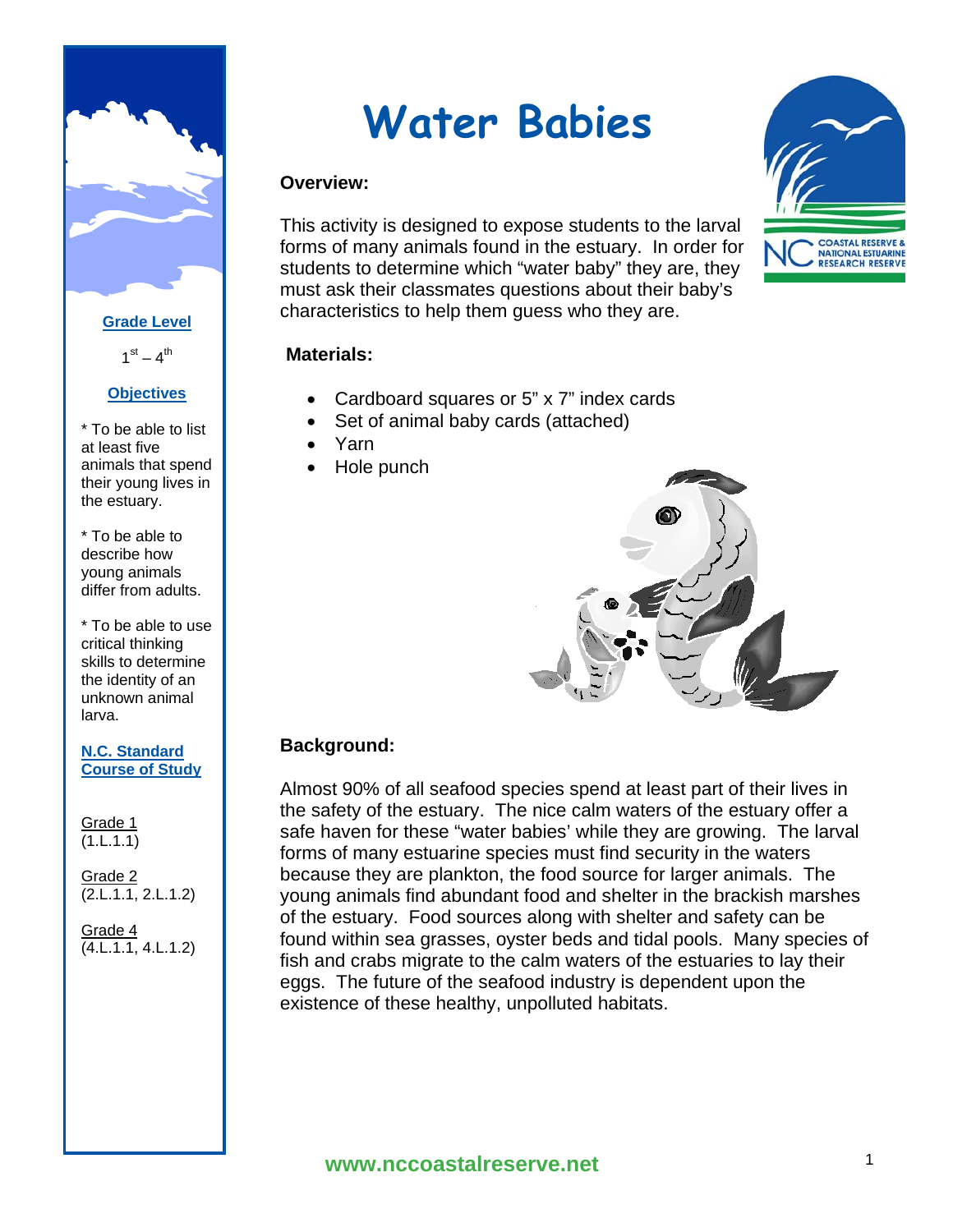# **Activity:**

Cut out the adult and baby animal cards and place each picture on a piece of cardboard or on an index card. Punch two holes at the top of each card. Connect the matching baby and adult cards with two pieces of yarn. Hang the set of cards on students with the baby drawing on the front and the adult drawing on the back. Instruct each student to look at their baby and try to imagine the identity of their animal without looking at the card on their back.

Have students walk around the room asking other students to look at the drawing of the adult animal on their back. They can ask the other students "yes" or "no" questions about the their animal's features or behavior but they cannot ask if it is a certain species. Some of the questions they might ask include:

- Is it large?
- Does it have fun?
- Is it slimy?
- Does it have two eyes?
- Do you eat it?
- Can you find them at the beach?
- Does it live in a shell?

After students think they have figured out their animal, ask them to sit down. If students begin to get frustrated because they are unable to figure out their animal, give them a few hints.

Don't have time to make a set of the hanging cards? Make a list of the animal names on the board and then show the class as a whole the babies and have them try to guess the correct one.

After all animals have been identified correctly, discuss with the students questions such as:

- Which baby looked the least like the adult?
- Which baby looked the most like the adult?
- Why do some animals lay lots of eggs and others only lay a few?
- How would pollution affect a baby fish?

### **Extension:**

- Obtain baby fish from a pet store and raise them in your class. Have students do weekly observations on their progress.
- Have students be creative and make their own drawings of baby animals and the habitats that they grow in.
- Have students research a "water baby" for more information. Some suggestions to look for are: diet, predators, economic significance, life cycle and range.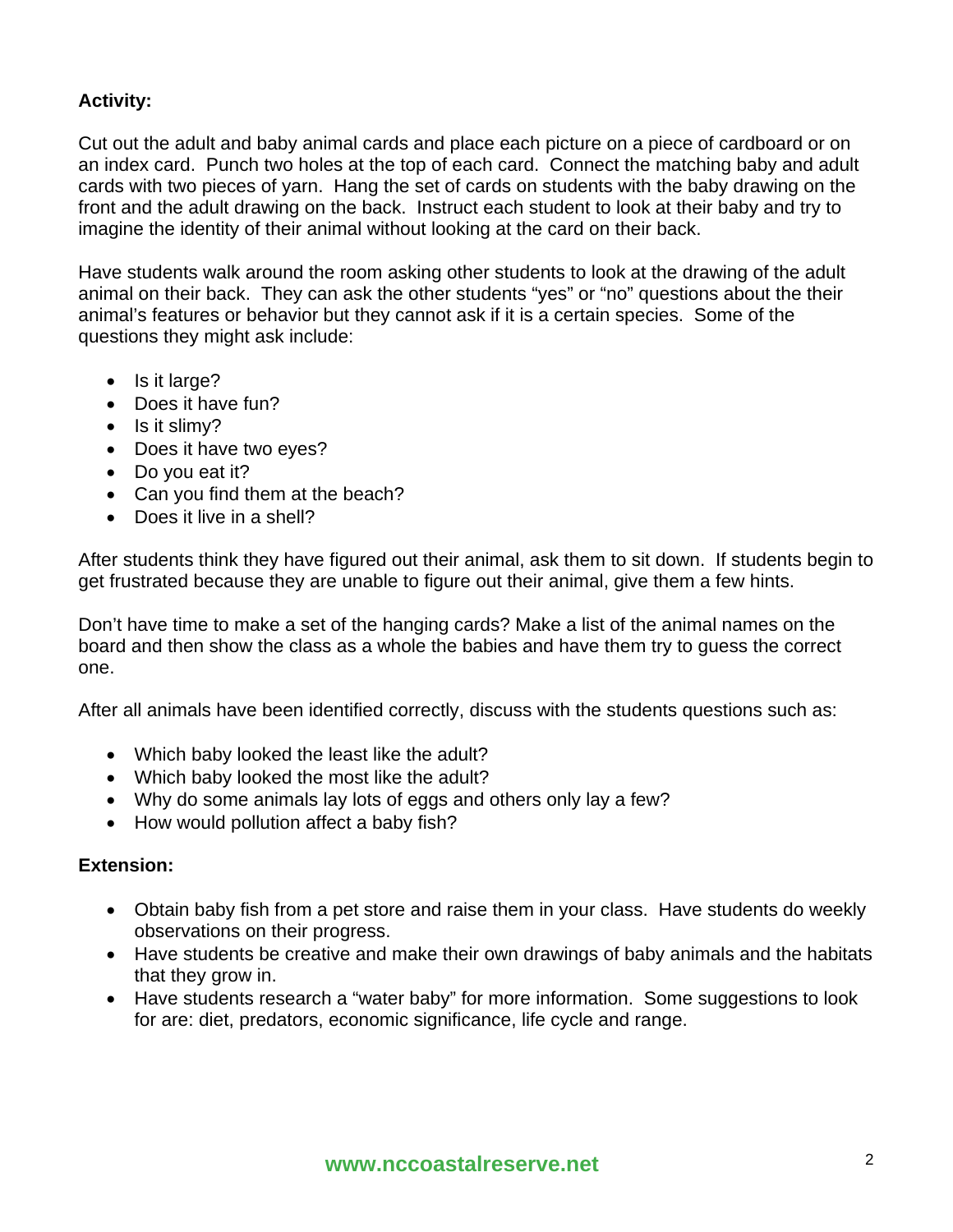### **Vocabulary:**

• egg

• brackish • estuary

larva

- habitats
- plankton

- **References:**
- Cerullo, Mary M. 1999. Sea Soup Phytoplankton. Tilbury House Publishers, Maine. 39pgs. (ISBN: 0-88448-208-1)
- Johnson, William S. and Dennis M. Allen. 2005. Zooplankton of the Atlantic and Gulf Coasts, A Guide to Their Identification and Ecology. The John Hopkins University Press, Baltimore and London. 379 pgs. (ISBN: 0-8018-8168-4)

### **National Science Standards:**

- *Content Standards: Science as inquiry. [K-4]* 
	- *Life science [K-4]*

### **Ocean Literacy Principles:**

| <b>Essential Principle #5.</b> | The ocean supports a great diversity of life and ecosystems. |
|--------------------------------|--------------------------------------------------------------|
|                                | (Fundamental Concepts-a, b, d, i)                            |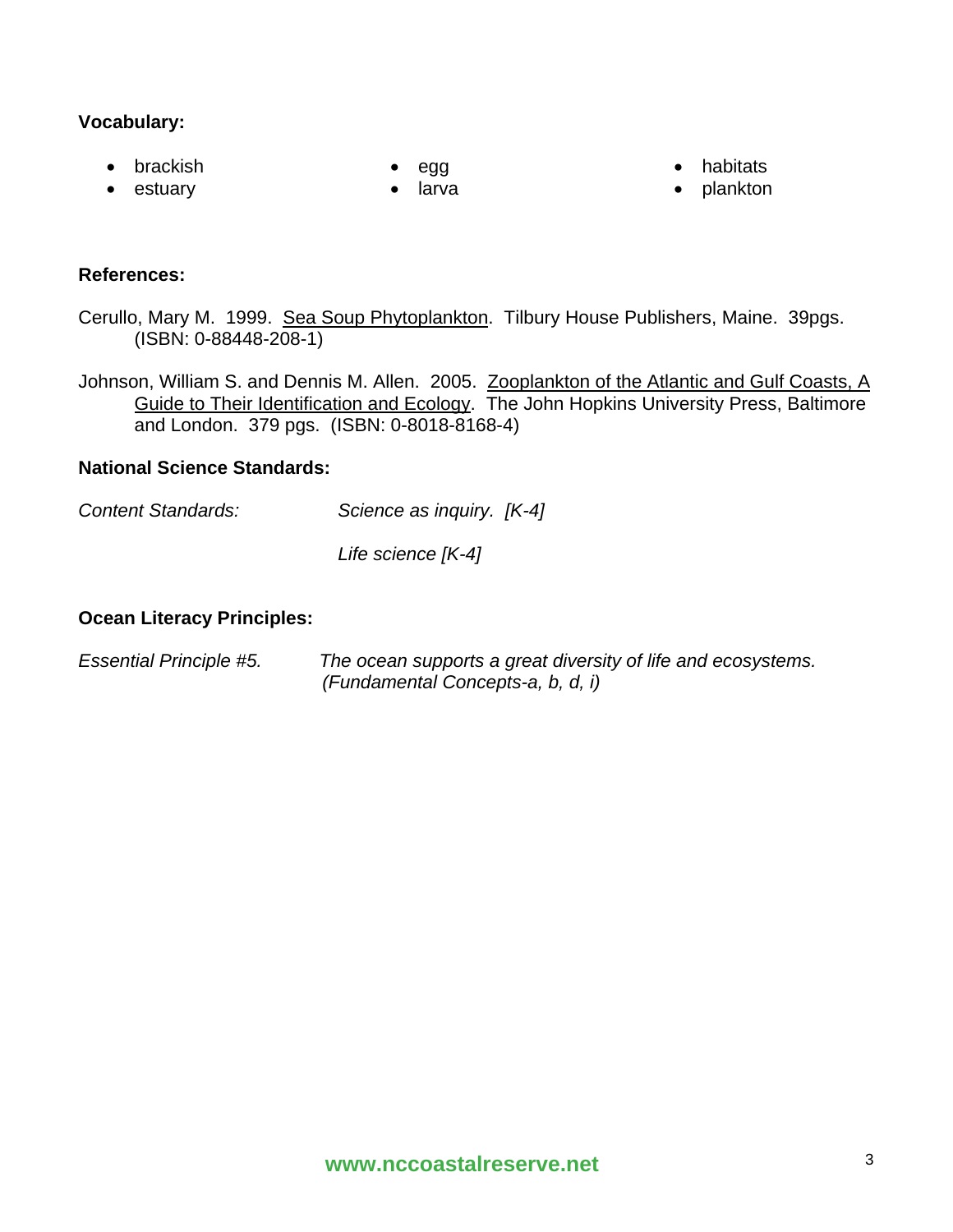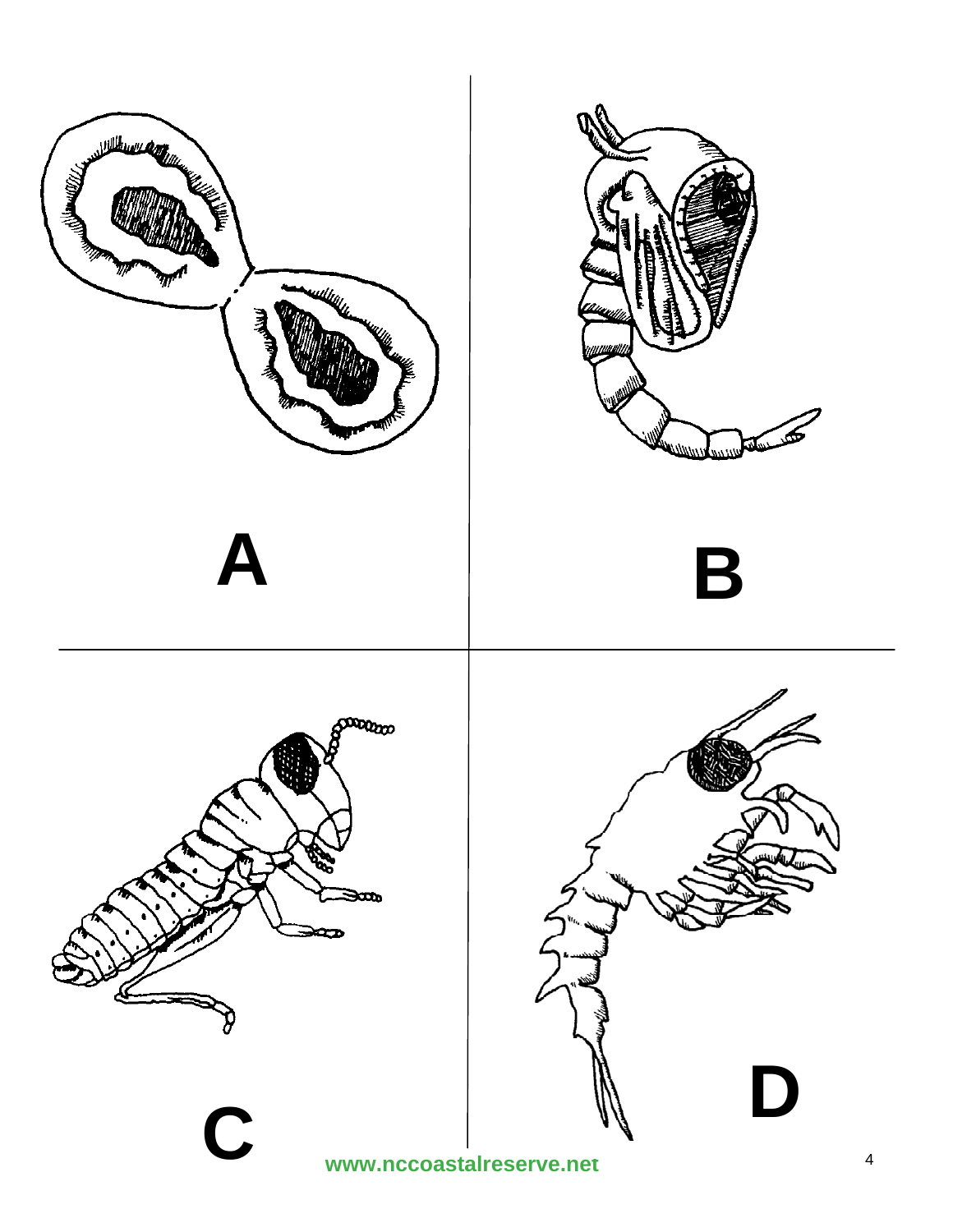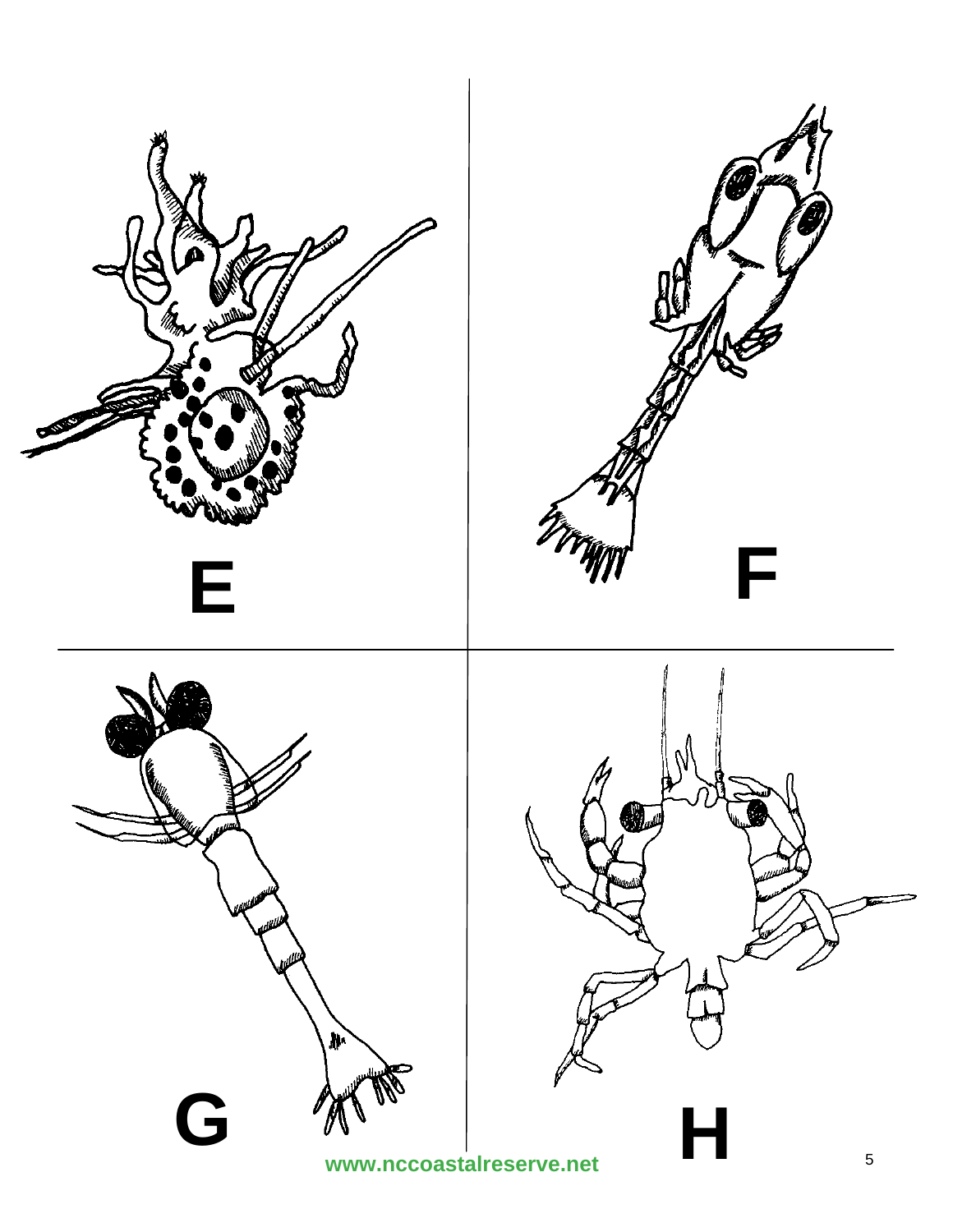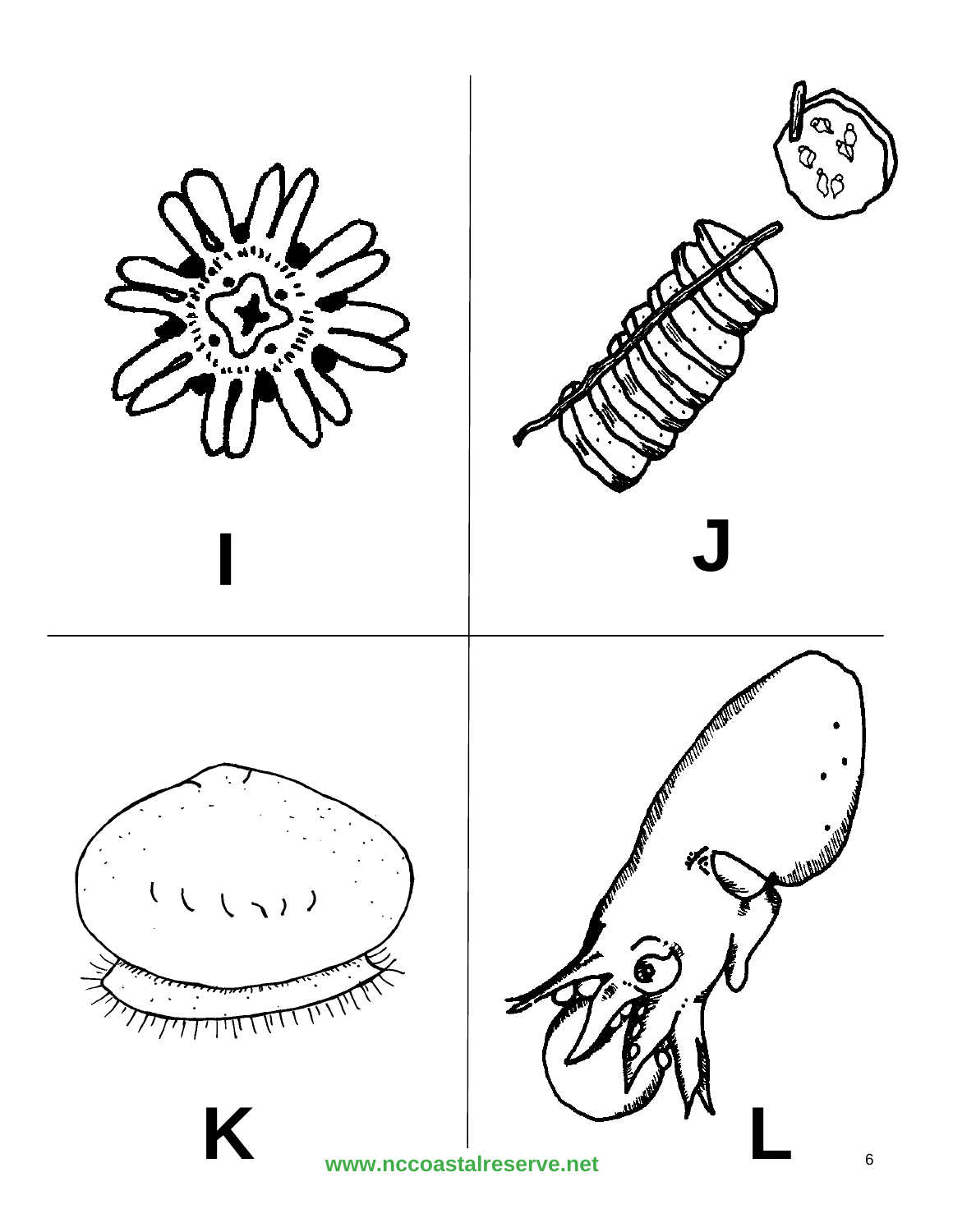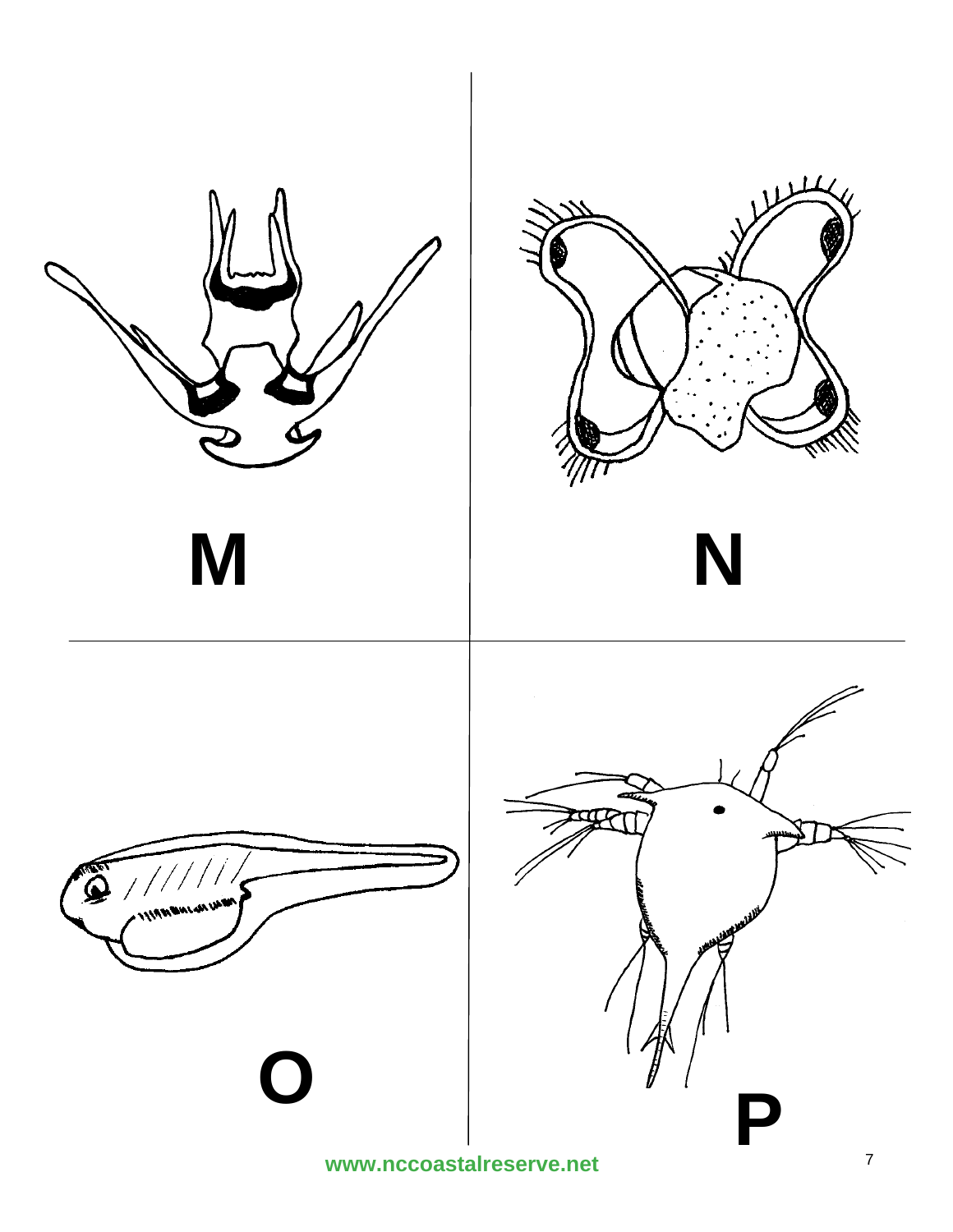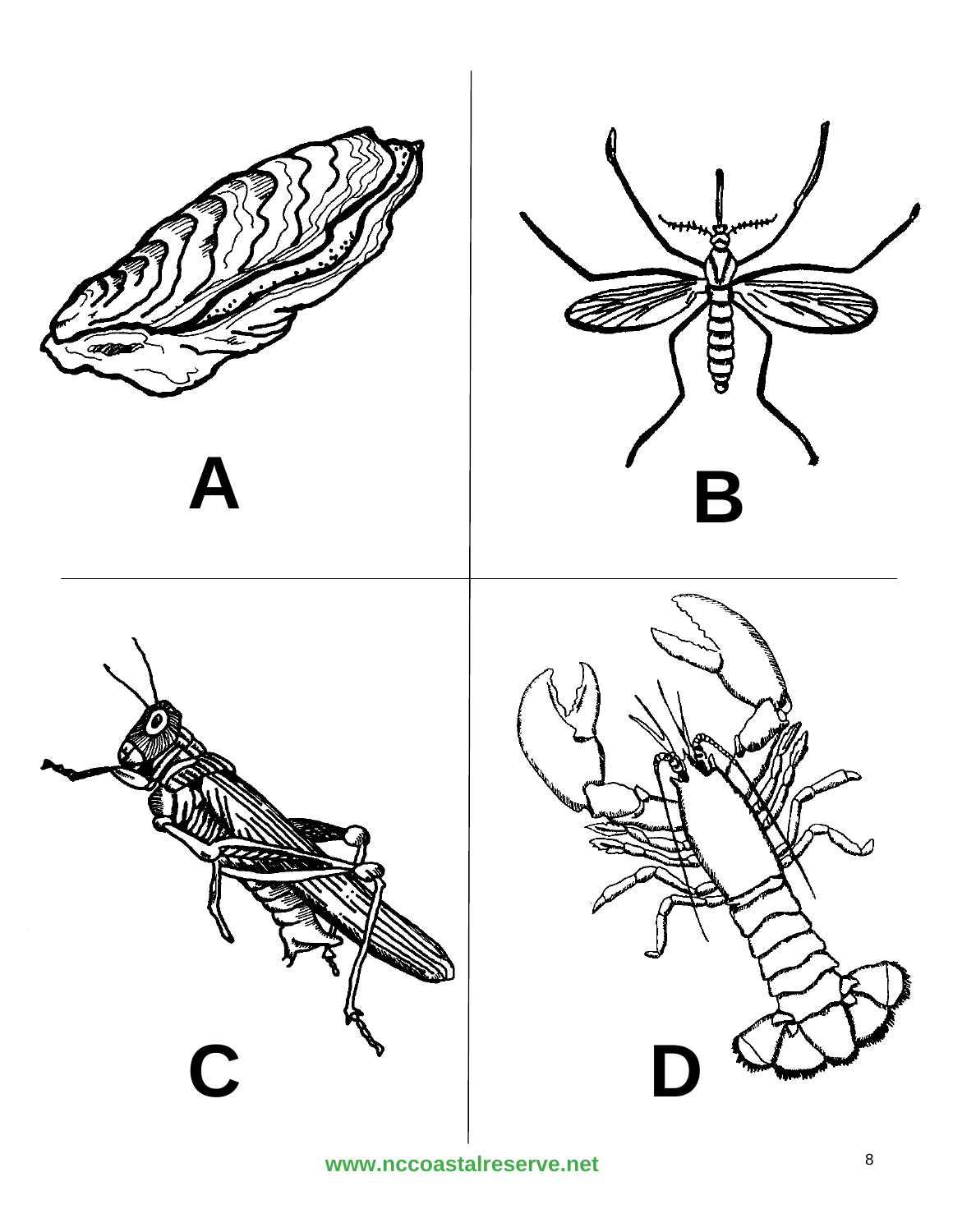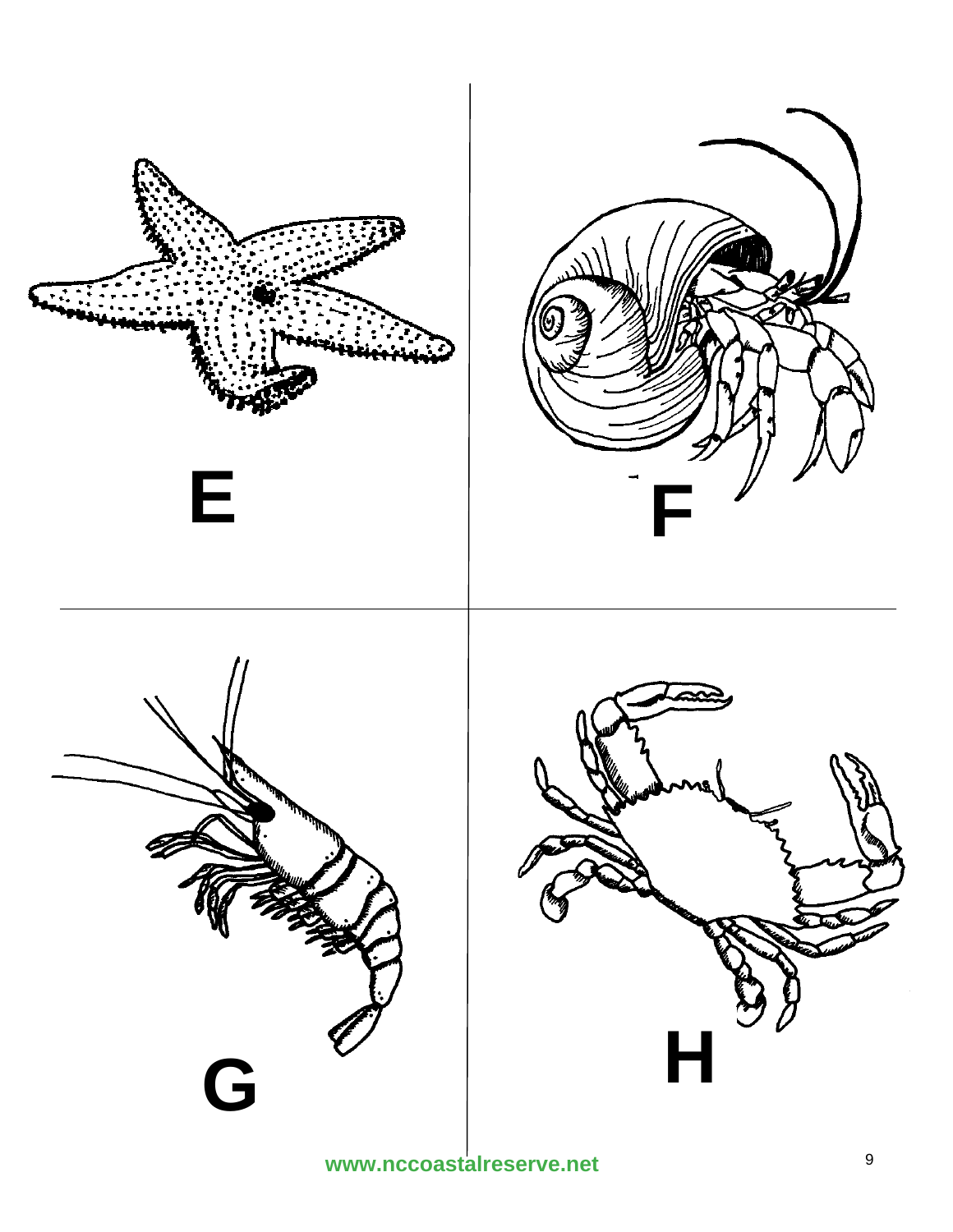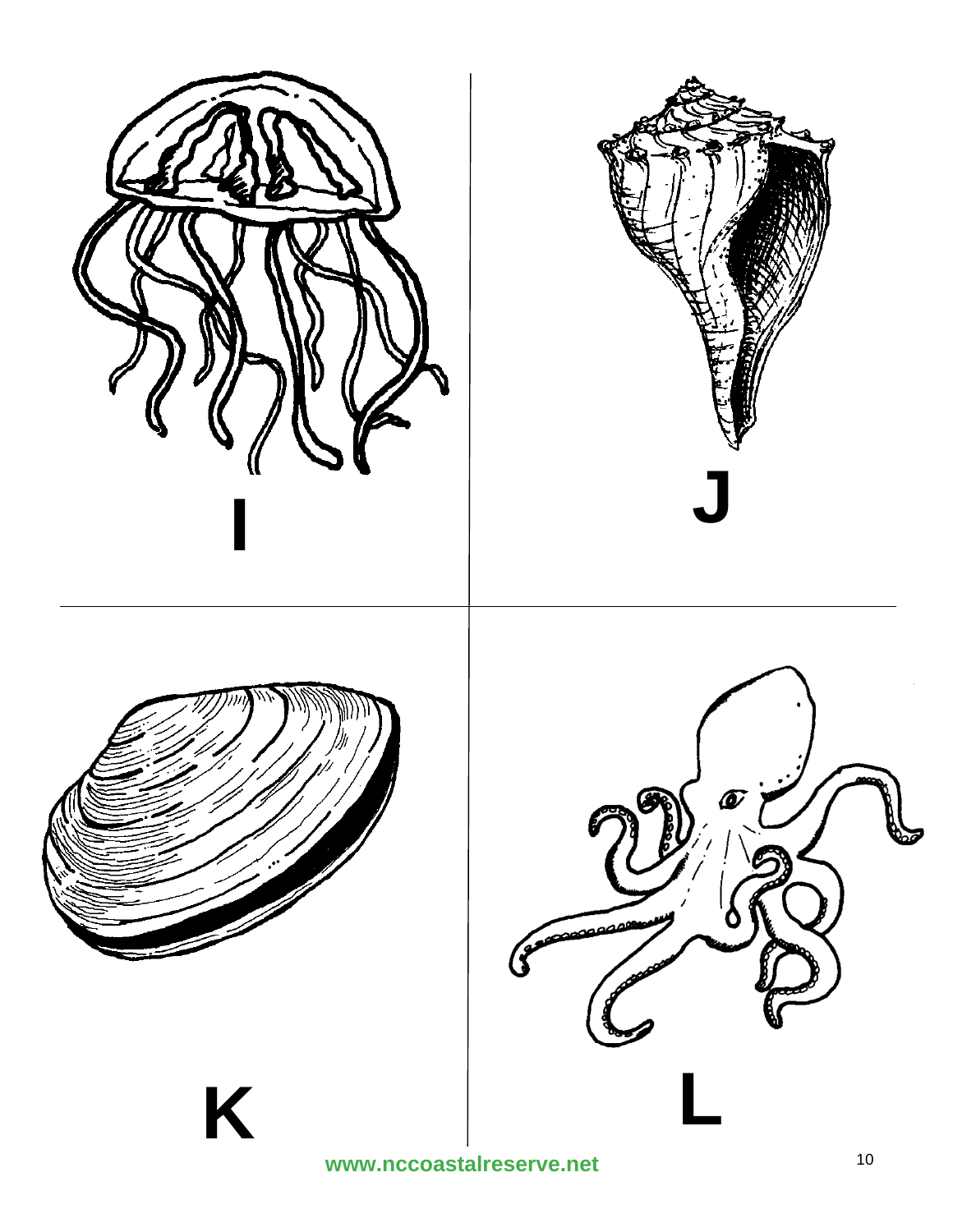

www.nccoastalreserve.net